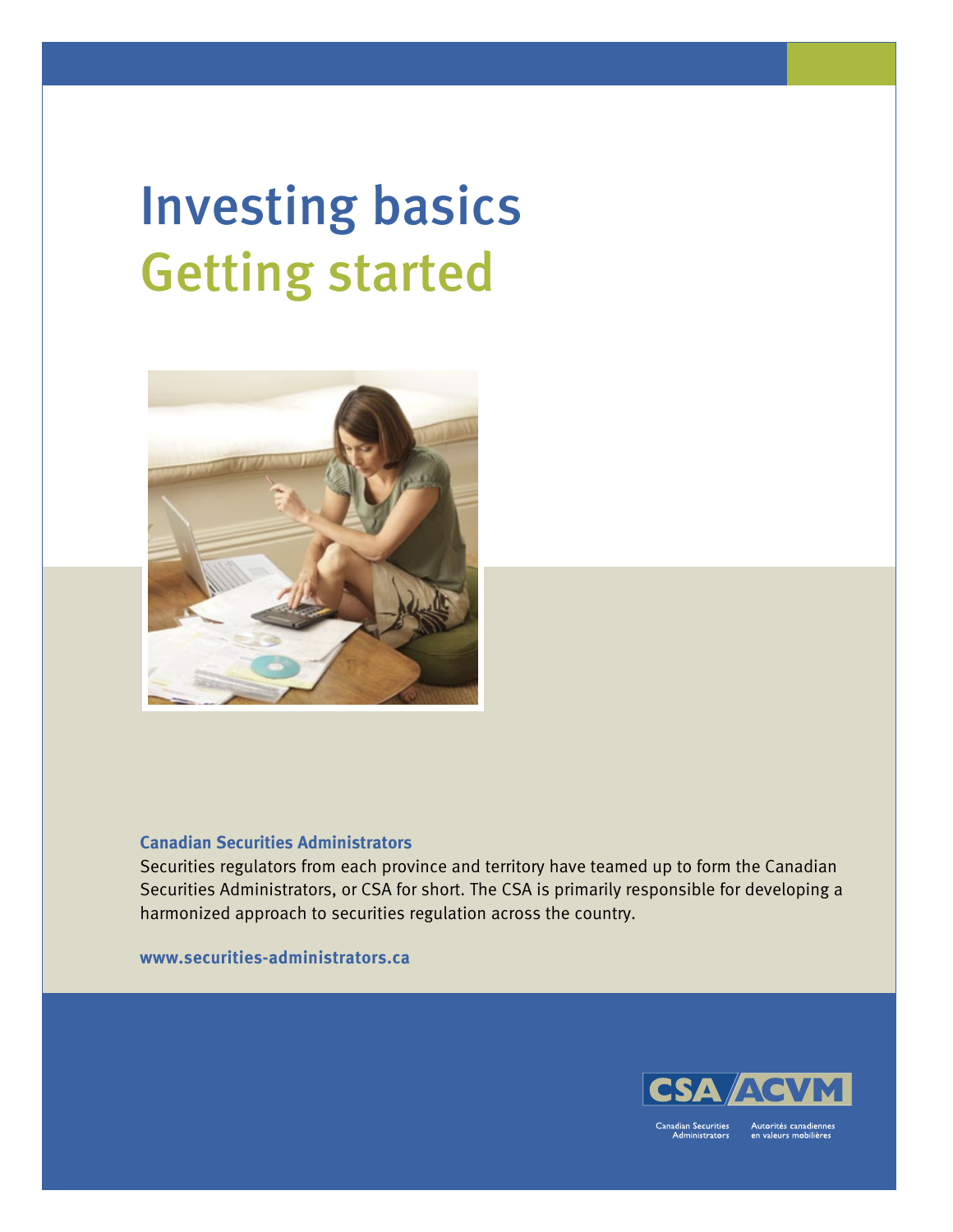

Why do people spend more time buying a new car or planning a vacation than investing their life savings?

Most people know they should play a more active role in their investments but they often don't know where to start.

The Canadian Securities Administrators (CSA) have put together this guide to help get you on your way. Our members include the 13 securities regulators of Canada's provinces and territories. If you have questions or want more information, contact your local [securities regulator listed on page 7.](#page-7-0)

### **Contents**

| Why invest?                                   |  |
|-----------------------------------------------|--|
| Know where you're going with your investments |  |
| Know who you're dealing with                  |  |
| Know what you're investing in                 |  |
| Know where to go for help                     |  |
|                                               |  |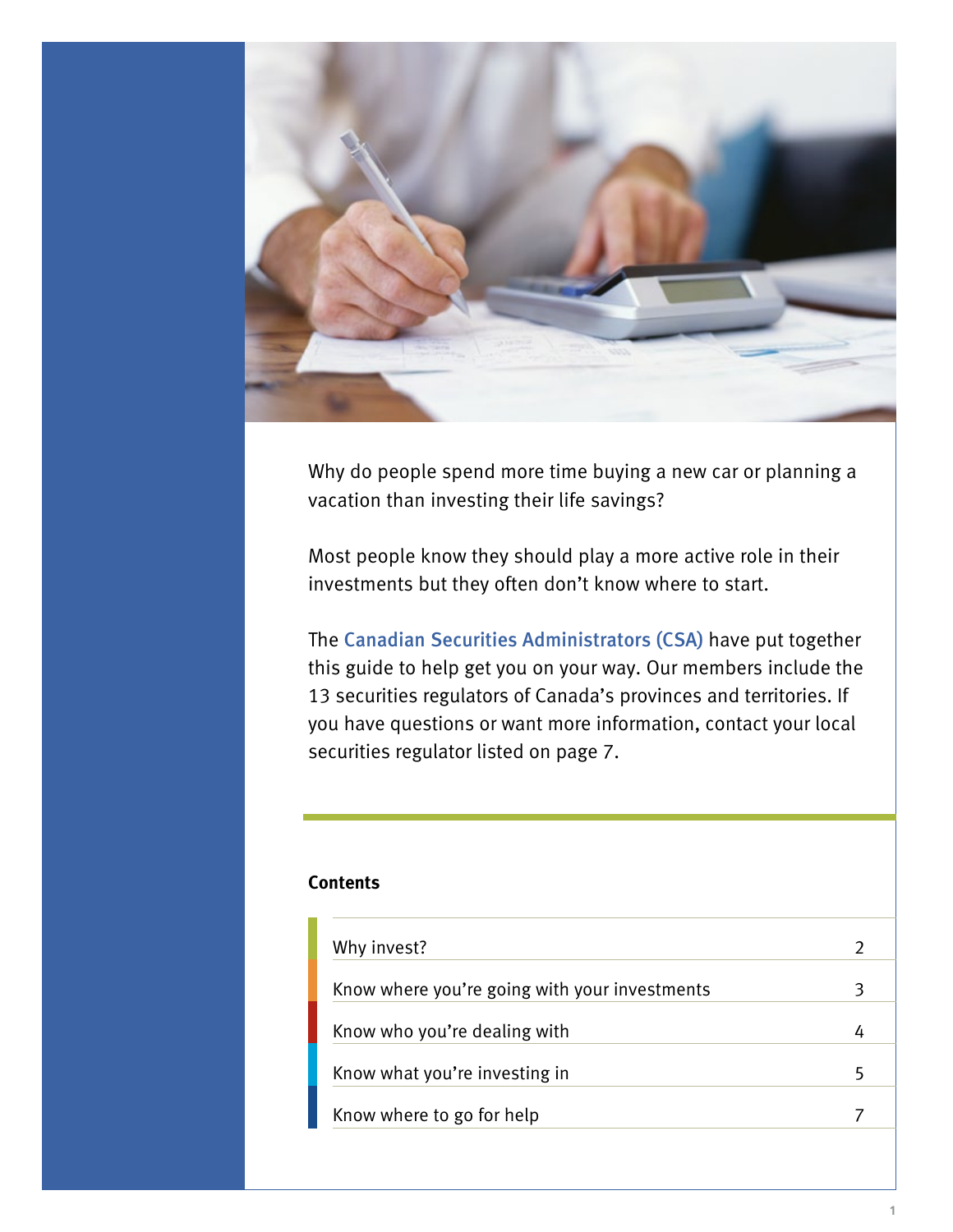# <span id="page-2-0"></span>Why invest?

Investing simply means putting your money to work so it can make more money. For many Canadians, investing is not only prudent—it's a necessity.

Increasingly, the responsibility for retirement planning is shifting to the individual. According to Statistics Canada, the fraction of paid workers covered by a registered pension plan dropped from 44.2% in 1985 to 38.5% in 2005<sup>1</sup>. Saving for retirement will likely be the biggest financial goal for most Canadians and investing is one of the few ways that can help them achieve it.

There are many different ways you can go about investing. This includes putting money into stocks, bonds, mutual funds and real estate, to name just a few. Each of these has pros and cons, which we discuss later in this guide.

#### **What investing is not**

Investing is not a get-rich-quick scheme and it is not gambling. Gambling is putting your money at risk by betting on a random outcome with the hope that you might win more money.

Wise investors don't leave it to chance. They have a plan and commit money only when they have a reasonable expectation of profit. Yes, there is still risk and there are often no guarantees, but investing should be more than hoping luck is on your side.

#### **Why you need to be involved**

The bottom line is that it's your money and who will care more about your money than you? No matter who's actually handling your investments, only you will know if you are comfortable with the investment choices. And it's up to you to stay on top of your investments to make sure they keep working for you.

# **On the following pages, you'll find these tips to help you get started:**

- know where you're going with your investments
- know who you're dealing with
- know what you're investing in
- know where to go for help

<sup>1</sup> Statistics Canada. October 15, 2007. Pension Plan in Canada and Labour Force Survey.

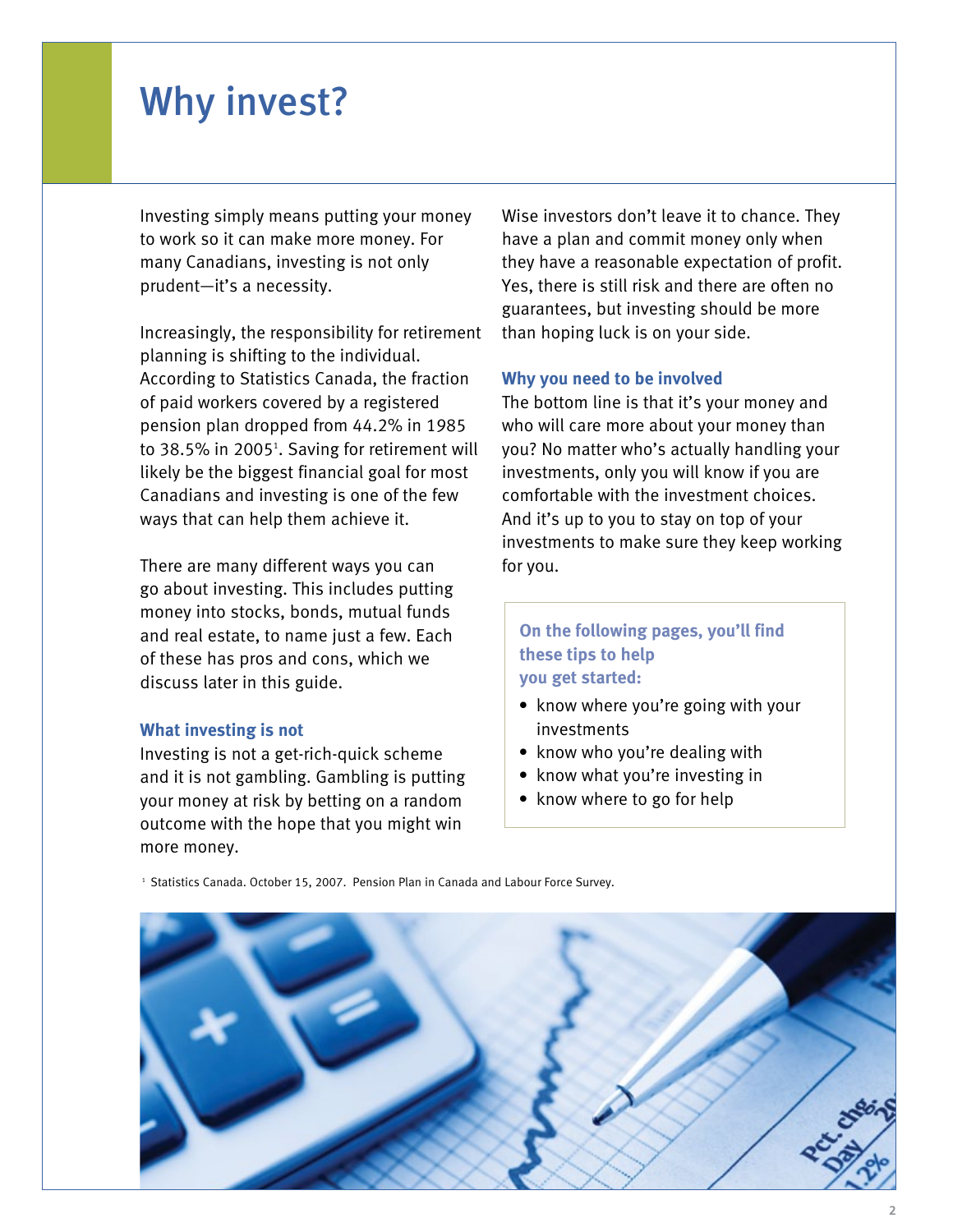# <span id="page-3-0"></span>Know where you're going with your investments

Everyone has a different idea of what money means to them—personal freedom, a sense of security or the ability to afford the things they want in life. Having a plan can help you get where you want to be.

# **Know what you want to do**

Look at the bigger picture. How do you see yourself down the road? Set financial goals by writing down what you want to accomplish and by when.

# **Some examples**

- Make a down payment of \$25,000 on a house in two years.
- Contribute \$10,000 toward your child's education in 10 years.
- Retire in 15 years with an income of \$50,000 a year for at least 20 years.

### **Know who you are**

Each investment has its own characteristics and some investments will be better suited to you than others. When you understand who you are as an investor, it will be easier to make the choices that are right for you.

# **How much risk are you willing to take?**

Your ability to take on risk is key to finding out what works for you. In investing, the higher the potential return, the higher the risk. There's no such thing as a high return, risk-free investment. If you want higher returns, you have to be prepared to accept the risks that go along with them.

Your tolerance for risk may depend on:

- what is more important to you—keeping your money safe or seeking higher growth
- when you need your money
- how you react to the ups and down of the markets
- if you have any debts
- if you have any other sources of income to fall back on

For many people, the tried and true test is whether they can sleep at night.

# **How comfortable are you investing on your own?**

Your desire to do your own research and select investments is another important consideration. How much time are you willing to spend sorting through investment choices and keeping up with the markets? How confident are you in your investment knowledge and ability to carry out your decisions?

If you need some guidance, you may want to seek the services of a financial adviser.



**Finding the money to invest** Your age, personal circumstances and financial situation will affect your ability to reach your goals.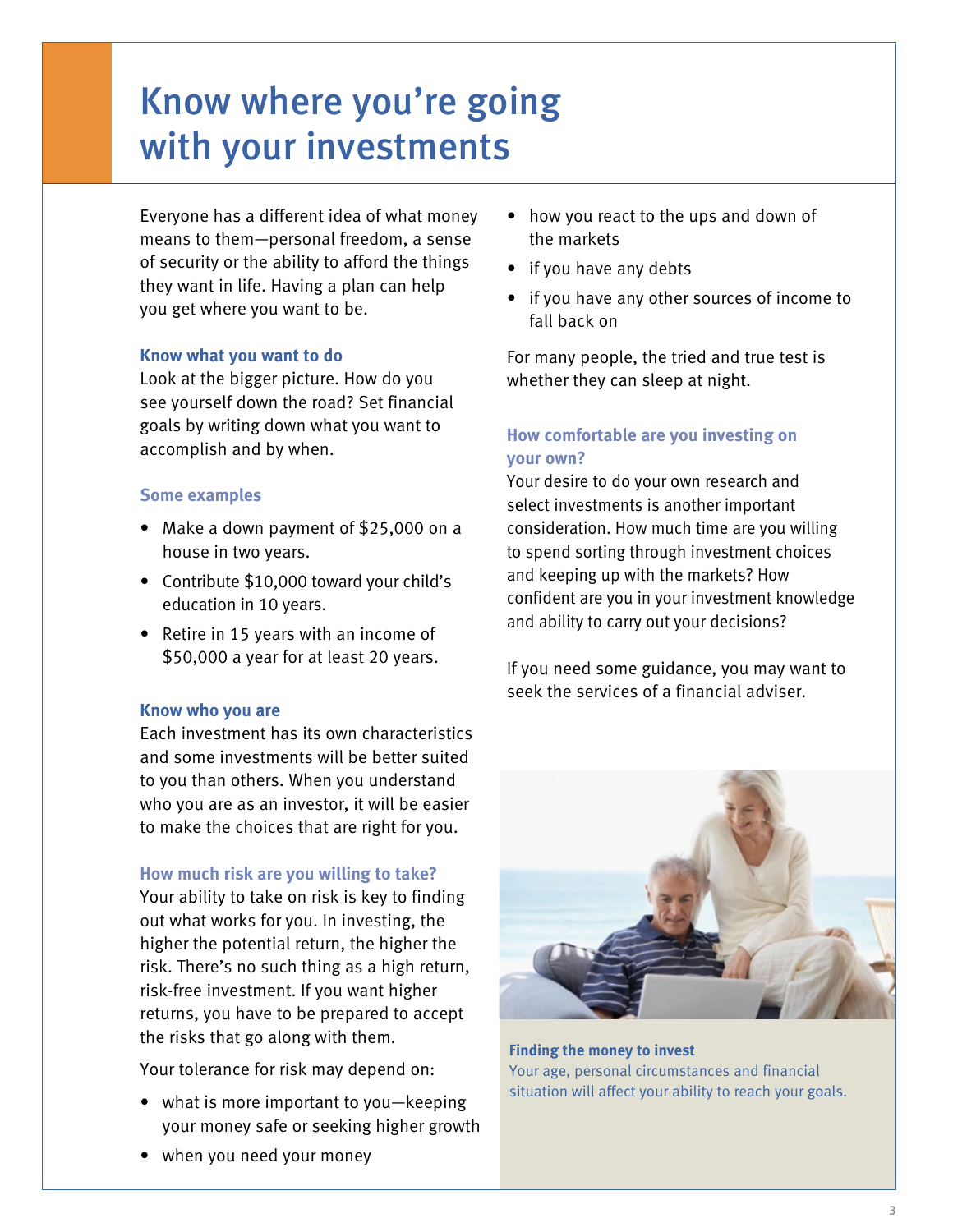# <span id="page-4-0"></span>Know who you're dealing with

If you decide that investing on your own is not for you, your most important investment decision may be choosing the right adviser.

### **How to find an adviser**

Ask friends, family, work associates and other professionals you trust, like your accountant or lawyer, for referrals. Keep in mind that what's good for one person may not be good for another.

You can also contact your local securities regulator to find out who is registered in your area. The Mutual Fund Dealers Association of Canada (MFDA) and the Investment Industry Regulatory Organization of Canada (IIROC) can give you a list of registered member firms. You can also contact the Portfolio Management Association of Canada (PMAC), the Financial Planners Standards Council (FPSC) or the Institut québécois de planification financière (IQPF) for additional information.

#### **What to look for**

You may want to interview a few advisers before you make your decision. Choose an adviser who has the necessary qualifications and experience, who is registered with your local securities regulator and who you believe is trustworthy. Just as important is choosing someone you are comfortable with.

A good adviser will want a clear understanding of your financial situation and your goals, explain how they plan to help you reach them and review the plan with you at least once a year.

#### **Ask and be sure**

Before you sign on with an adviser, ask:

- What is your education and professional experience?
- How long has your firm been in business?
- How long have you been with the firm?
- Are you and your firm registered with a securities regulator?
- What products and services do you offer?
- How will you help me reach my goals?
- How often will you contact me or meet with me?
- How are you paid for your services (salary, commission or flat fee)?
- Can you give me references from clients who are like me?

Follow up with your local securities regulator to find out if the adviser is registered. They can also tell you if an individual or firm has a record of any disciplinary action.

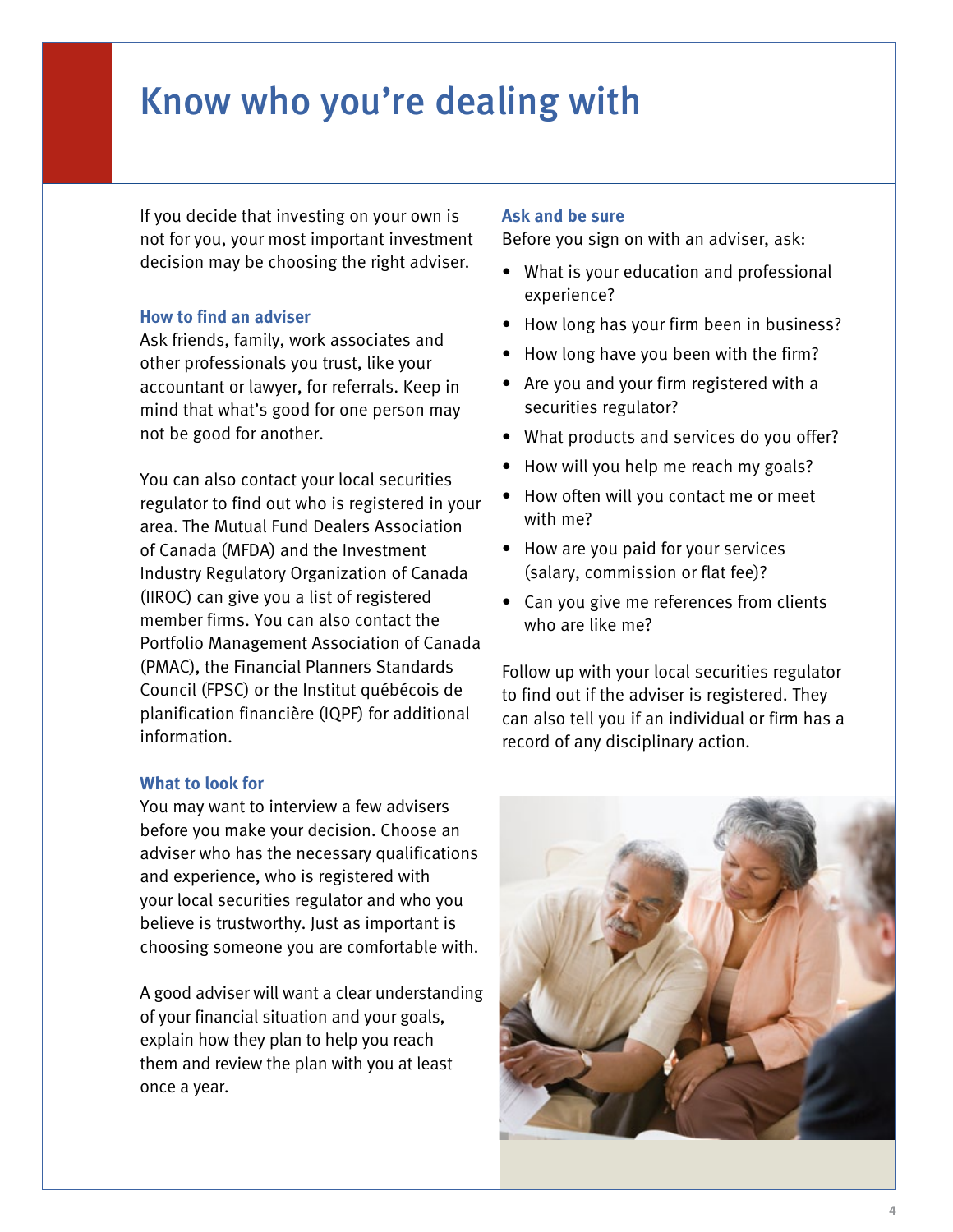# <span id="page-5-0"></span>Know what you're investing in

As we mentioned earlier, there are many ways you can invest your money. While there are thousands of investments to choose from, in general, each will fall into one of the four main categories below. These categories are also called "asset classes".

#### **Cash and cash equivalents**

This includes money in your bank account and "cash-like" investments, such as Canada savings bonds, treasury bills and money market funds. These are generally very safe and give you quick access to your money. However, they have relatively low rates of return compared to other kinds of investments.

#### **Fixed income securities**

Bonds and other "fixed income securities" are investments that are based on debt. When you buy a bond, you are lending your money to a government or company for a certain period of time. In return, they promise to pay you interest on your money and to repay the "face value" at the end of the bond's term. The face value is the value of the bond when it was issued.

Many fixed income securities come with a guarantee and are relatively safe. They tend to offer better rates of return than cashequivalent investments because you're taking on more risk by lending out your money for a longer period. Other bonds, like "junk" bonds, offer much higher rates of return, but they can be very risky and have no guarantees.

#### **Equities**

When you buy stocks or "equities", you become a part owner in a business. You may be entitled to vote at the shareholders' The CSA's *Investments at a glance* brochure describes in more detail various investments under each category.

meeting and will receive any profits the company allocates to its shareholders. These profits are called dividends.

You can make money on a stock two ways: if the stock increases in value and if the company pays a dividend. However, there are no guarantees that a stock will make money or that the company will pay a dividend. The value of a stock can go up or down sometimes frequently and sometimes by a lot.



#### **What about mutual funds?**

Mutual funds are simply a collection of investments from one or more asset classes. Each mutual fund focuses on specific investments, like government bonds, stocks from large companies, stocks from certain countries, or a mix of stocks and bonds. The level of risk and return of a mutual fund depends on what it invests in.

When you buy a mutual fund, you're pooling your money with many other investors. The main advantages are that you can invest in a variety of investments for a relatively low cost and leave the investment decisions to a professional manager.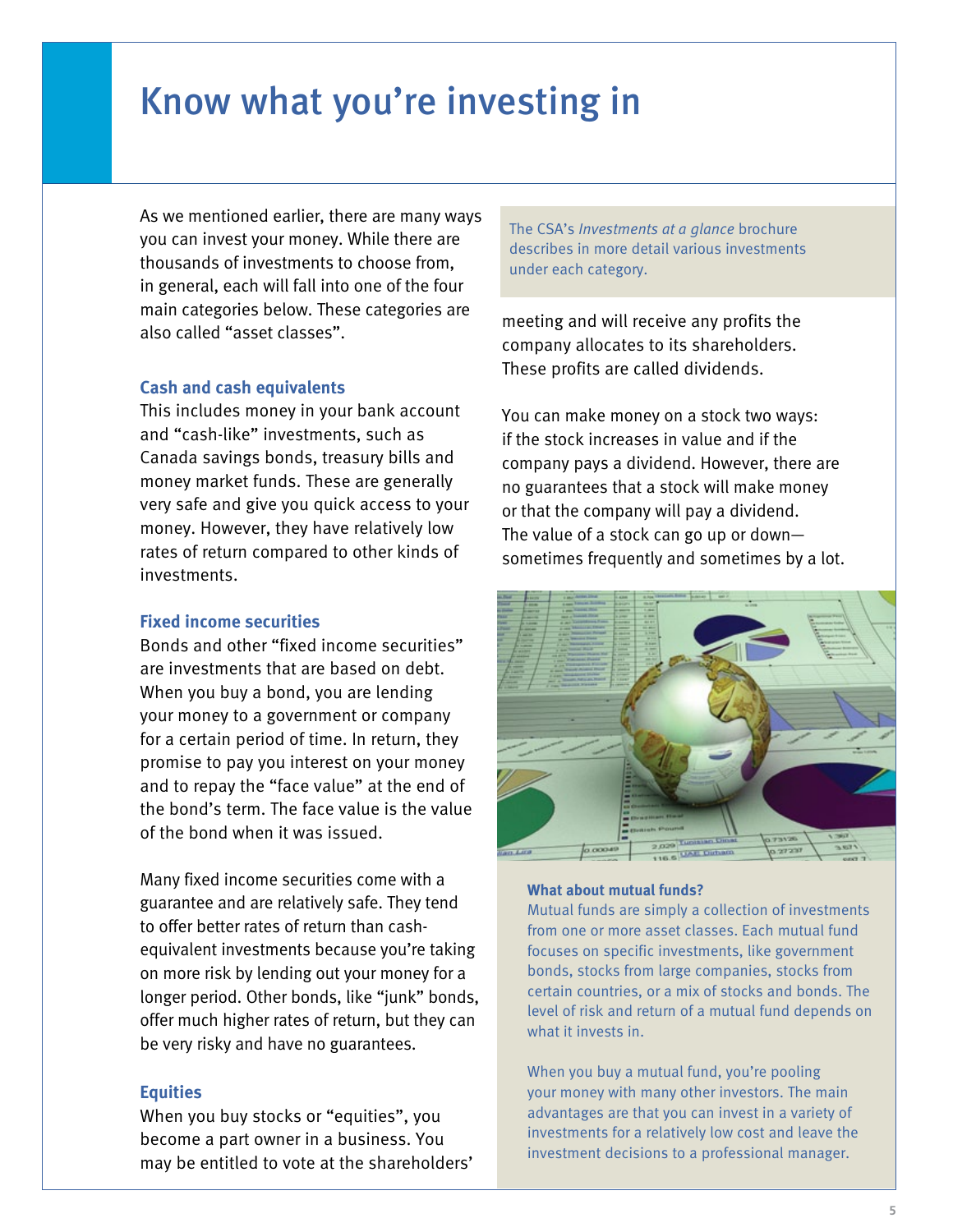# Know what you're investing in

Compared to fixed income securities, stocks can provide relatively high returns, but you may also have a higher risk of losing some or all of your investment.

### **Alternative investments**

These include things like options, futures, foreign currencies, hedge funds, gold and real estate. They represent some of the most complicated types of investments. For this reason, they usually have higher-thanaverage risk in return for higher-than-average return potential. Alternative investments are typically meant for sophisticated investors who can afford to take high risks.

#### **Getting the right balance**

Not all investments perform well at the same time. Different investments react differently to world events, factors in the economy like interest rates, and business prospects. So when one investment is down, another might be up.

Having a variety of investments can help offset the impact poor performers may have on your portfolio, while taking advantage of the earning potential of the rest. This is called "diversification" but it's really just putting into practice the old adage of "not putting all your eggs in one basket".

First, you need to decide on the asset mix. The right balance will depend on your goals, when you need your money and how much risk you are willing to take. The next step is picking the specific investments in each asset class. If you're not comfortable doing these things on your own, you may want to consult an adviser.

### **Be an informed investor**

One way to help protect your money is to be an informed investor. Whether you have an adviser or invest on your own, ask the following questions before you buy:

- How will the investment make money? Does it pay dividends or interest? Does it have the potential to go up in value? If so, what needs to happen for it to go up in value?
- What are the total fees to buy, hold and sell the investment? Do you have to pay a penalty or fee if you have to sell the investment quickly or before its maturity date?
- What are the specific risks? Could you lose some or all of your investment? In general, the higher the expected rate of return, the greater the risk.
- How easy would it be to sell the investment if you needed your money right away?
- Does the investment fit with your goals and risk tolerance?

**Never invest in anything that you don't fully understand. Take your time making investment decisions and never sign documents you have not read carefully.**